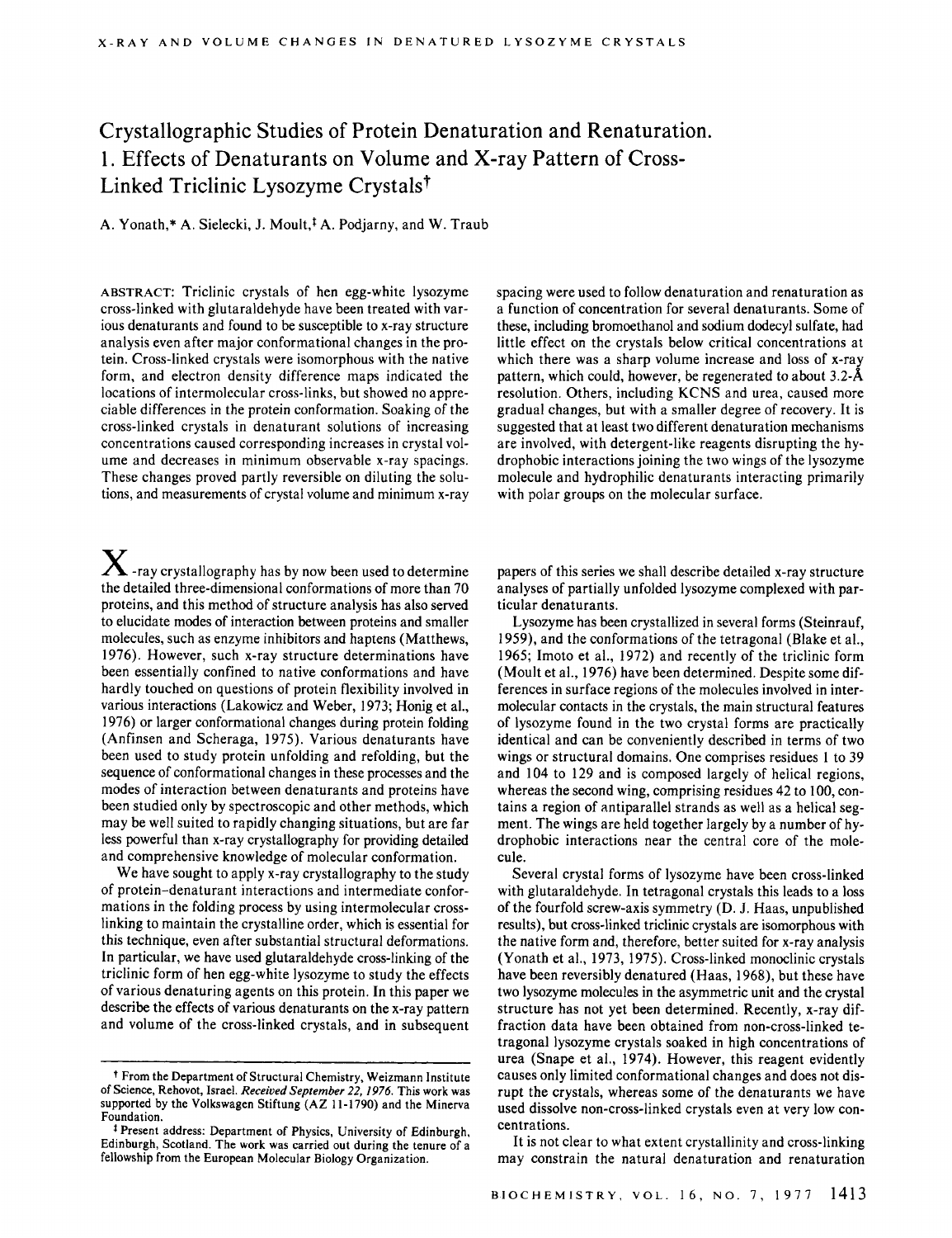pathways of the protein. However, we have been able to produce major conformational changes in the crystals and elucidate detailed structures of intermediate conformations of the protein. Studies with a wide variety of chemical denaturant have shown two distinct kinds of denaturation, which are exemplified by detergent-like reagents and by salts. Our results appear to be consistent with studies of denaturation and renaturation in solution, and x-ray structure analyses of partly denatured or renatured lysozyme (to be reported in later papers of this series) have provided details of protein-denaturant interactions which indicate different protein unfolding mechanisms with detergents and salts.

## Experimental Section

*Preparation of Cross-Linked Crystals.* Triclinic lysozyme crystals were grown in 1.8% sodium nitrate and 0.05 M acetate buffer at pH 4.5 (Steinrauf, 1959; Moult et al., 1976). Large (0.5-1 mm in length) and well-formed crystals were chosen. Cross-linking was carried out at room temperature, in the crystallization medium, by soaking the crystals in increasing amounts of glutaraldehyde. The initial concentration was *OS%,*  and this was gradually increased to 6% by increments of about 1% per day. The crystals were soaked in the final concentration for at least 48 h, but sometimes for much longer periods up to 4 months. After cross-linking the crystals were washed in the original mother liquor for at least 24 h.

*Denaturation and Renaturation.* Denaturation experiments were carried out with individual cross-linked crystals, which were kept first in mother liquor and then in solutions of increasing concentrations of denaturants. The crystal was left in each solution for at least 5 h to reach equilibrium. After this period the volume of the crystal was measured with an optical microscope, and further measurements were taken at 30-min intervals until no further change in volume was observed. The crystal was then transferred to a solution of higher denaturant concentration and new volume measurements were made. This procedure was repeated until either no further volume change was observed in the new higher concentration, the maximum solubility of the denaturant was reached, or the crystal cracked, which happened very rarely. At this point the procedure was reversed, with the crystal being transferred to solutions containing decreasing concentrations of denaturant. Further volume measurements were made, and the experiment was terminated when the crystal was again in equilibrium with the mother liquor. All the experiments were performed at room temperature (20–25  $\textdegree$ C) except for those with high concentrations of sodium dodecyl sulfate. Since the solubility of this compound is quite low at room temperature, these experiments were done at  $35-40$  °C.

These crystal soaking experiments were repeated, but instead of measuring volume changes we followed changes in the x-ray pattern by using still photographs taken on a precession camera. The denaturation was now characterized by the loss of resolution that followed soaking of the crystal in increasing concentrations of denaturant. In this the "complete denaturation" stage was determined when the whole diffraction pattern was lost. By soaking such denatured crystals in decreasing concentrations of denaturants it proved possible to recover the x-ray pattern to some extent. This gave an indication of the completeness of renaturation.

The denaturants used included bromoethanol, sodium dodecyl sulfate, urea, guanidine hydrochloride, guanidine thiocyanate, potassium thiocyanate (KCNS), lithium bromide (LiBr), and acetic acid.

Investigations were also made of the recovery of the x-ray

patterns and volumes of crystals which had been heated to elevated temperatures and then returned to room temperature, at which the measurements were made. The crystals were heated in mother liquor for 4-6 h at various temperatures up to a maximum of 97 *OC.* 

*X-ray Data Collection and Electron Density Maps.* A complete set of three-dimensional intensity data to 2.5 Å resolution was collected from two cross-linked lysozyme crystals using a Supper precession camera. One of the crystals was mounted about the *a\** axis and the other about *b\*.* Altogether some 8675 reflections were recorded and their intensities measured using an Optronics digital microdensitometer. After discarding 43 reflections with intensities less than three times the standard deviation and scaling by the method of Rollett and Sparks (1960) we were left with 3217 reflections in the unique set. The agreement factor for zero-level Friedel pairs is 3%. This was calculated as  $R_F = (\Sigma_i |\overline{F}^2 - F_i^2|)/\Sigma_i F_i^2$ , where  $F_i$  is a measured structure amplitude and  $\overline{F}$  is the average for a Friedel pair.

This set of observed structure amplitudes was scaled to the corresponding observed set for the native triclinic crystals (Moult et al., 1976) using an iterative Wilson plot (1942) and an overall difference temperature factor of 9.7, chosen as giving the best least-squares agreement for all shells of sin  $\theta/\lambda$ . Weighted (Moult et al., 1976) electron density difference maps weighted (Moult et al., 1976) electron density difference maps<br>calculated with amplitudes  $(F_{o_{e1}} - F_{o_{nai}})$  and phases  $\alpha_{c_{nai}}$  were constructed using 2.5, 3-, and 5-8, data sets to help identify both gross and more detailed structural changes.

#### Results

*Structure of the Cross-Linked Crystals.* The cross-linked crystals differ from the native ones in their color, which is more yellow, in their greater mechanical strength, and in their stability over much wider ranges of pH and chemical environment. They are also resistant to proteolytic digestion by pepsin, chymotrypsin, and thermolysin, even after treatment with 9 M urea. Crystals cross-linked with glutaraldehyde for 3 days and for **4** months showed the same x-ray pattern, within experimental error, and essentially the same changes in volume and x-ray pattern with denaturant concentration.

As shown in Table **1** the cross-linked and native triclinic crystals are almost exactly isomorphous. The agreement factor *(R)* between observed structure factors for the two crystal types is 15%. Furthermore, the mode of binding of  $\beta$ -methyl Glc-NAc to the cross-linked crystals is the same as in the native crystals, although with somewhat lower occupancy (A. Sielecki and A. Yonath, in preparation). All the electron density difference maps between cross-linked and native crystals show very few features. In general, the protein region is clean but there are several peaks in the solvent region. One of these peaks can be interpreted as an intermolecular cross-link between Lys-13 and Lys-33 (Figure 1). Another with lower occupancy can be accounted for as an intermolecular cross-link between Lys-96 and Lys-33. One very low occupancy peak might represent an intramolecular cross-link between Lys- 13 and Lys-33. The first two cross-links are probably derived from monomeric glutaraldehyde, whereas the third would require an extended polymer of glutaraldehyde.

Total amino acid analysis of the cross-linked crystals showed that *5/6* of the total lysines in the crystal did react with glutaraldehyde (Table 11).

*Denaturation and Renaturation.* As described above, measurements of crystal volume and minimum x-ray spacing were used to follow denaturation and renaturation as a function of denaturant concentration. In Figure **2** changes in crystal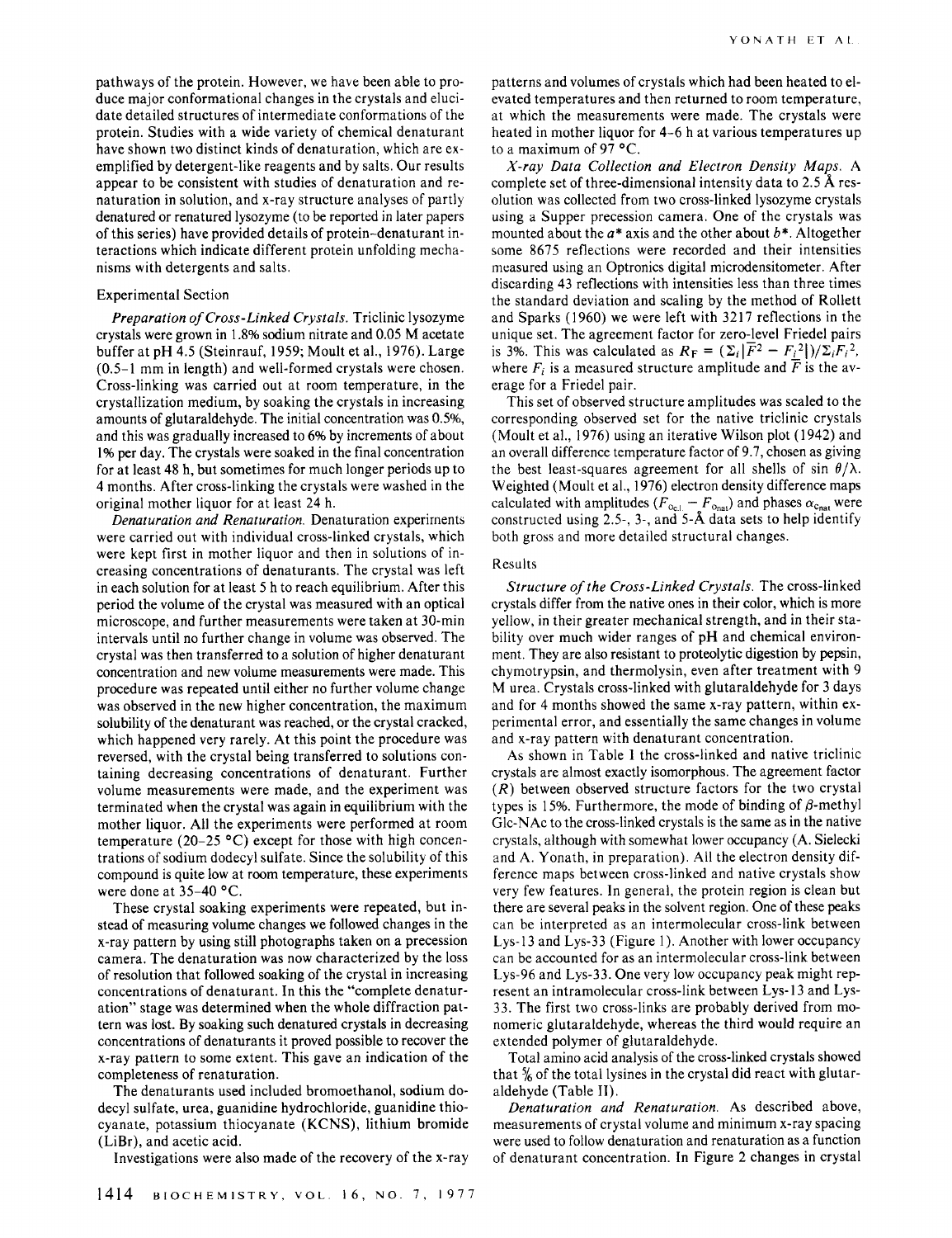| TABLE I: Crystallographic Data for Native and Cross-Linked Triclinic Lysozyme. <sup>a</sup> |                 |                 |              |                     |                      |                      |                   |
|---------------------------------------------------------------------------------------------|-----------------|-----------------|--------------|---------------------|----------------------|----------------------|-------------------|
|                                                                                             | Cell Dimensions |                 |              |                     |                      |                      |                   |
|                                                                                             | a(A)            | $b(\text{\AA})$ | c(A)         | $\alpha$ (deg)      | $\beta$ (deg)        | $\gamma$ (deg)       | Temp Factor $(B)$ |
| Native<br>Cross-linked                                                                      | 27.4<br>27.4    | 31.9<br>31.6    | 34.4<br>34.1 | 88 (0.7)<br>88(0.1) | 108(0.6)<br>108(0.3) | 112(0.0)<br>112(0.3) | 8.0<br>17.2       |

<sup>*a*</sup> Both crystals have space group  $P_1$  with one molecule (14 300 daltons) in the asymmetric unit:

$$
R = \frac{\sum(|F_{o_{\text{cl.}}}| - K|F_{o_{\text{nat}}}|)}{\sum|F_{o_{\text{cl.}}}|} = 0.15
$$
  

$$
R = \frac{\sum(|F_{o_{\text{cl.}}}| - K|F_{o_{\text{nat}}}|)}{\sum|F_{o_{\text{cl.}}}|} = 0.37
$$
  

$$
R = \frac{\sum(|F_{o_{\text{nat}}}| - K|F_{o_{\text{nat}}}|)}{\sum|F_{o_{\text{nat}}}|} = 0.35
$$

For *R* factor calculation we used 10-2.5 **8,** resolution data.

| Amino Acid         | Cross-Linked | Native         |
|--------------------|--------------|----------------|
| Lys                | 0.7          | 6              |
| His                | 0.9          |                |
| $\text{Arg}^{\,a}$ | 11.0         | 11             |
| Asp (and Asn)      | 20.4         | 21             |
| Thr                | 7.2          | 7              |
| Ser                | 9.7          | 10             |
| Glu (and Gln)      | 5.3          | 5              |
| Pro                | 2.5          | $\overline{2}$ |
| Gly                | 11.9         | 12             |
| Ala                | 12.3         | 12             |
| Half-Cys           | 8.1          | 8              |
| Met                | 1.8          | $\overline{c}$ |
| Val                | 5.7          | 6              |
| Leu                | 8.2          | 8              |
| <b>Ile</b>         | 5.7          | 6              |
| Phe                | 3.0          | $\frac{3}{3}$  |
| Tyr                | 2.2          |                |

volume are shown for a variety of reagents. The reagents differ appreciably in the sharpness of the transitions which they affect. The detergent-type reagents, having both hydrophilic and hydrophobic chemical groups, which include sodium dodecyl sulfate, bromoethanol, and acetic acid, cause very little expansion until critical molarities are reached, after which the crystal volume increases sharply to a maximum value. By contrast the hydrophilic reagents, LiBr, KCNS, and urea, cause very gradual increases in crystal volume, starting at low molarities. The total increase in volume for these hydrophilic reagents is also much less than that caused by detergents. Guanidine hydrochloride and guanidine thiocyanate show an intermediate behavior. The volume changes are caused more gradually than by the detergents, but the total volume increase is also large. Similar variations in volume expansion have been reported for cross-linked monoclinic crystals of lysozyme by Haas (1968).

Sharp and gradual loss of the x-ray pattern is caused by detergent-like and hydrophilic reagents, respectively. For detergents the x-ray pattern deteriorates very sharply and is lost completely at molarities corresponding to the onset of rapid volume expansion. **An** example of that is shown in Figures 3a and 3b, which show denaturation and renaturation pathways,



**FIGURE** 1: Superposition of 14 sections of the cross-linked native electron density difference map in the region indicating an intermolecular crosslink, between Lys-13 and **Lys-33.** Contours correspond to intervals of about 0.2 e/ $\mathbf{A}^3$  beginning at about 0.3 e/ $\mathbf{A}^3$  (2.2 $\sigma$ ). There are no negative contours in this region.

based on measurements of crystal volume and x-ray resolution, respectively, for a detergent (bromoethanol) and a salt (KCNS) .

Renaturation results in a shrinkage to within 5% of the original crystal volume and, generalIy, an appreciable recovery of the x-ray diffraction pattern. With detergent-like reagents renaturation follows a rather less sharp transition than denaturation. However, as is illustrated in Figure 3b, the transition is sharper and the degree of recovery more complete for crystals treated with detergents than with those treated with hydrophilic denaturants.

X-ray photographs of cross-linked crystals which had been heated and then cooled to room temperature showed only a slight deterioration in the pattern for maximum temperatures between 45 and 73 °C, but a complete loss of x-ray pattern for crystals heated to 78 °C and higher temperatures. This result agrees well with the denaturation temperature of lysozyme in solution as determined by magnetic resonance techniques (McDonald et al., 1971; Bradbury and Norton, 1974; Vincentelli and Leonis, 1973).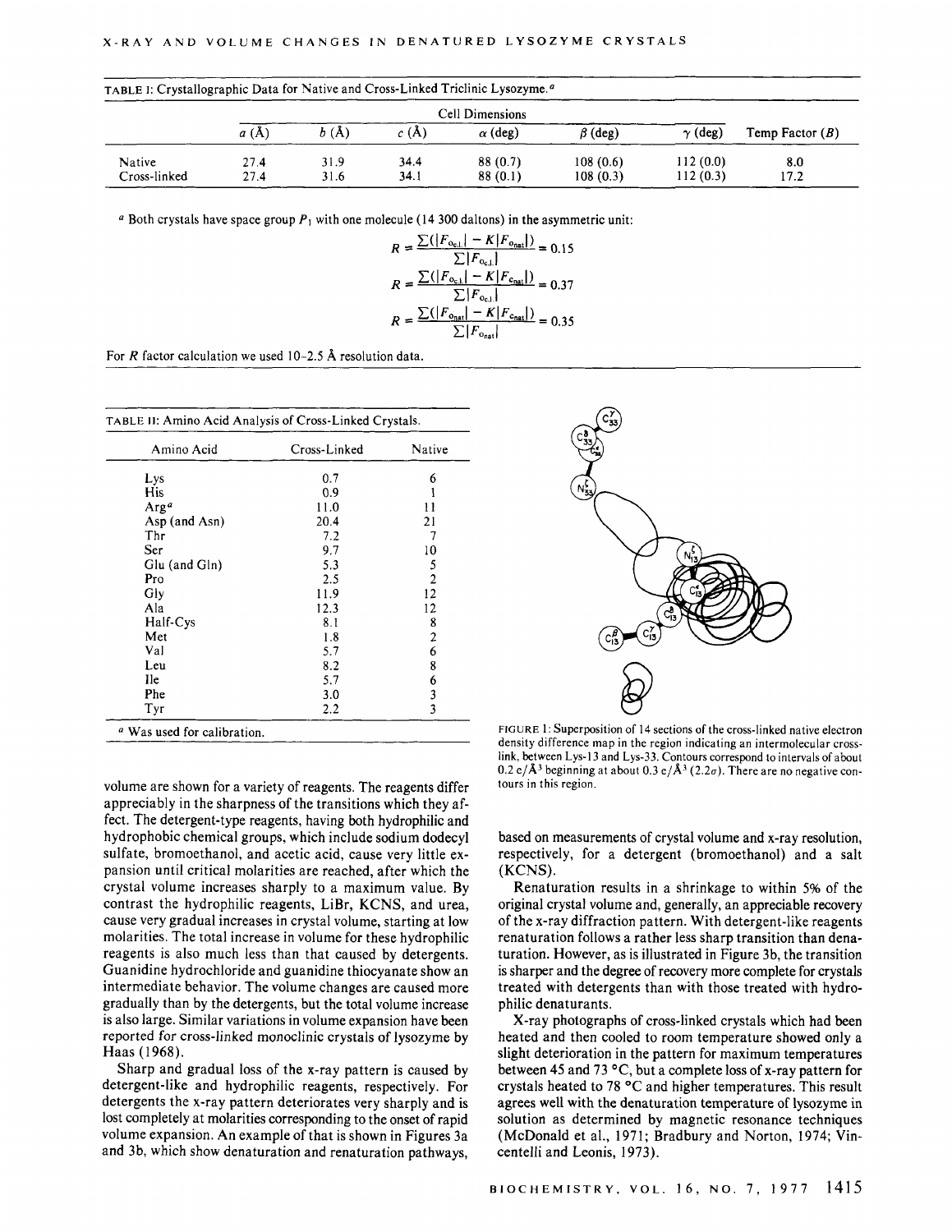

Denaturant Concentration

**FIGURE 2: Volume changes for cross-linked triclinic lysozyme crystals** as a function of denaturant concentration for several reagents. The curves were normalized so as to coincide at the point of total loss of x-ray pattern and the final concentration for each denaturant is shown at the end of the corresponding curve.

#### Discussion

Though we have been able to identify only two cross-links in the electron density difference maps, it seems quite likely that there may be more. The amino acid analysis shown in Table **I1** indicates that five of the six lysine residues in the lysozyme molecule react with glutaraldehyde. **A** study of the triclinic crystal structure (Moult et al., 1976) indicates that Lys-l 16, which occurs in a region of intermolecular contact, is probably the unreacted residue. For two lysine residues to be cross-linked by a single glutaraldehyde their  $\epsilon$ -amino nitrogen atoms should be 7.5 **A** apart, which implies that their  $\alpha$ -carbon atoms should be no more than 20 Å apart even allowing for substantial side-chain movements.  $N^{\xi}$ -Lys-13- $N^{\xi}$ -Lys-33 (8.2 Å) and  $N^{\xi}$ -Lys-96- $N^{\xi}$ -Lys-33 (8.8 Å) are the only two intermolecular separations which are close to the first requirement and they are apparently both cross-linked. Several additional pairs of lysines have their  $\alpha$  carbons less than 20 Å apart, though we have found no clear indications of side-chain movements and cross-linking for them.

In fact, though cross-linking has been quite widely used in protein crystallography, we know of only one reported observation of cross-links in protein structure (Quiocho, 1974).

Other lysine pairs may be bridged by glutaraldehyde oligomers, which have been found in solution (Korn et al., 1972), and there may be various intramolecular cross-links as well as lysines bound to glutaraldehyde monomer or polymer without attachment to another residue. Unless the cross-links are quite taut or held in a well-defined position by hydrogen or hydrophobic bonds, all of these possibilities might lead to flexible chains with disordered structures which would not be readily observable in the difference maps.

It is of interest to consider to what extent our results may be related to protein denaturation and renaturation in solution. It is possible that the cross-links, **S-S** bonds, and intermolecular crystal forces may restrain the natural unfolding and folding of the protein. However, it has been shown that proteins with unreduced *S-S* bonds can still be converted to random coils by denaturant (Tanford, 1968), and the large increases in crystal volume we have observed indicate that appropriate reagents can cause major protein unfolding in spite of the cross-links.





FIGURE 3: Denaturation and renaturation of cross-linked triclinic lysozyme crystals as a function of bromoethanol and KCNS concentration. The extent of denaturation and renaturation was determined by measurements of crystal volume (a) and of the minimum spacing observed in x-ray photographs (b). This value is defined as the spacing for which the decay is noticeable, i.e. where for a big crystal about  $25\%$  of the reflections appear in the x-ray photograph. The steepness of renaturation with bromoethanol is only approximately determined by the available data.

Furthermore, there are parallels between the effects of the denaturants in solution and in the crystals, suggesting that the reagents use the same modes of attack on the protein even though some of the subsequent unfolding may be inhibited in the crystal environment. Thus, sodium dodecyl sulfate is a powerful denaturant of lysozyme in solution and urea is a very poor one (Hamaguchi and Kurono, 1963; Leonis, 1956). It was suggested that sodium dodecyl sulfate and several alcohols (Tanford, 1968) have similar modes of action in solution, whereas, in cross-linked crystals, sodium dodecyl sulfate and bromoethanol have been found attached to the same hydrophobic sites in lysozyme [see part 2 (Yonath et al., 1977a) and Yonath et al., 1977b]. This is so in spite of the fact that these reagents are very different in size and shape. Inorganic salts, which we have classified as hydrophilic reagents, have also been found to exhibit similar behavior in solutions (Von Hippel and Schleich, 1969) and in crystals (Bello et al., 1966). In both cases anions and cations have been found to attach to polar groups in peptide bonds.

It would appear from the results described above, as well as from the crystal-structure analyses of denaturant-lysozyme complexes described in part **2** (Yonath et al., 1977a) of this series, that there are at least two distinct modes of denaturation. Bifunctional detergent-like reagents might at low concentrations be absorbed on the protein surface by hydrogen bonds or salt bridges to their hydrophilic moieties without a major disruption of the protein conformation. **At** higher concentrations it appears likely then that the hydrophobic portion of the denaturant penetrates the interior of the lysozyme